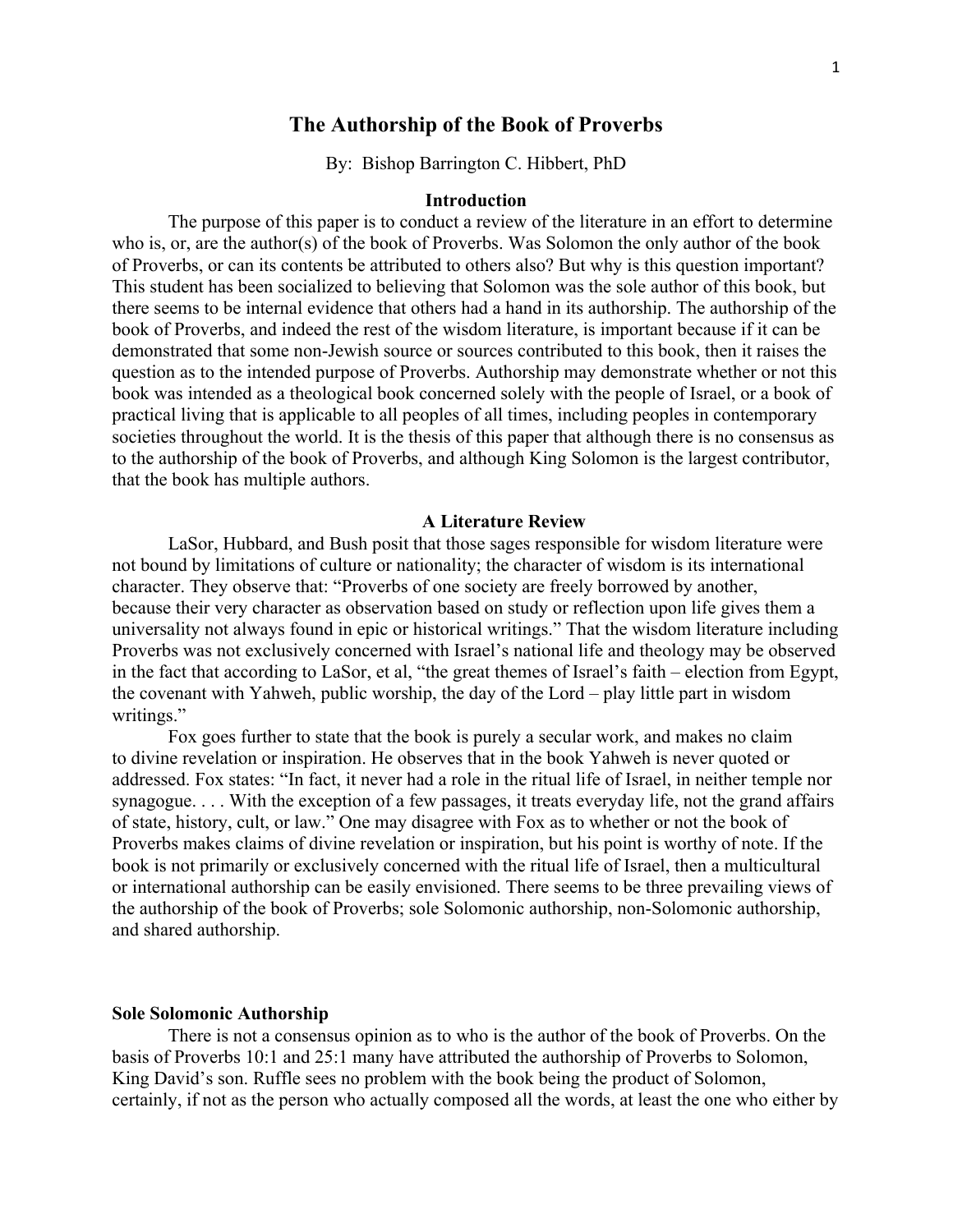himself, or through surrogates, compiled the collection as we now have it. He argues that maybe the problem faced when determining the authorship of Proverbs is the use of the word 'author.' He thought it likely that the maxims found in this book are the work of a 'compiler' than an 'author. He further states however: "To this extent one can talk of an author and I really do not see why this work could not be undertaken if not by Solomon at least by a scribe working directly under his supervision." Ruffle believes that the counsellors and scribes in the courts of David and his son Solomon were of the caliber that could accomplish such a task. Johnson accepts the view that Solomon is the author of Proverbs. He argues that just like the authorship of the Psalms is assigned to David, the book of Proverbs likewise is assigned to Solomon as set forth in the opening verse of the book. Likewise, Johnson holds the sole-Solomonic view. He writes: "The title reveals that the book is set apart as royal literature, written in the context of the court, to be enjoyed by its patrons and practiced by those close to the king."

### **Non-Solomonic Authorship**

Harris observes that because Solomon's name occurs in three parts of the book (1:1; 10:1; and 25:1, Solomonic authorship is assumed for most of the book except Parts III, 22:17 — 24:22; IV,  $24:23-34$ ; and VI,  $30:1 - 31:31$ . Harris notes that critical scholars have disputed this claim. For example Harris cites Crawford H. Toy, who in his book, *The Book of Proverbs* not only denies the Mosaic authorship of the Pentateuch, and denies that Isaiah and the prophets wrote the books that bear their names, he also denies Solomonic authorship of the book of Proverbs, in part or in whole. Instead, he assigns the book a post-Exilic date. Dating the book of Proverbs in the postexilic period would eliminate Solomon as one of, or its sole author. No one in the postexilic period was identified as being the author of the book.

### **Shared Authorship: Solomon Plus Others**

The belief that Solomon was the sole author has been challenged by many scholars, as is the belief that he had no hand in its composition in any form. Saebø argues that while the superscription of chapter 10:1 indicates "Proverbs of Solomon," internal evidence in the book of Proverbs points to additional authors. For example in 24:23 we have: "These also are sayings of the wise." Saebø observes: "By its "also" the superscription may refer to 22:17 where a similar phrase: "Words of wise men may indicate another superscription." Parsons rejects that Solomon was the sole author of Proverbs. Instead, he sees Solomon as the "inspired editor or collector of wise sayings from other cultures."

Kitchen states that the book of Proverbs in its present form is broken into three distinct divisions. The largest section, called the Proverbs of Solomon, spans chapters 1-24. A second section, the Proverbs of Solomon copied by Hezekiah's men, occupies chapters 25-29). The third section, chapters 30 and 31, contains the Words of Agur (chapter 30), and Words to Lemuel, with or without the Good Wife, (chapter. 31). Kitchen observes that it is most likely that in the 10<sup>th</sup> century Solomon composed wisdom material that was recopied by Hezekiah's scribes some 250 years later. He then offers that at some unknown date the Words of Agur and to Lemuel were composed and added to the collection. These were added at a future time to the previous two Solomonic collections. Solomon evidently left behind additional material that was most likely transmitted orally, or perhaps in some unedited scripted form which Hezekiah's scribes then collated and edited in a more formal manuscript form that gives us the product we now have in the English Bible.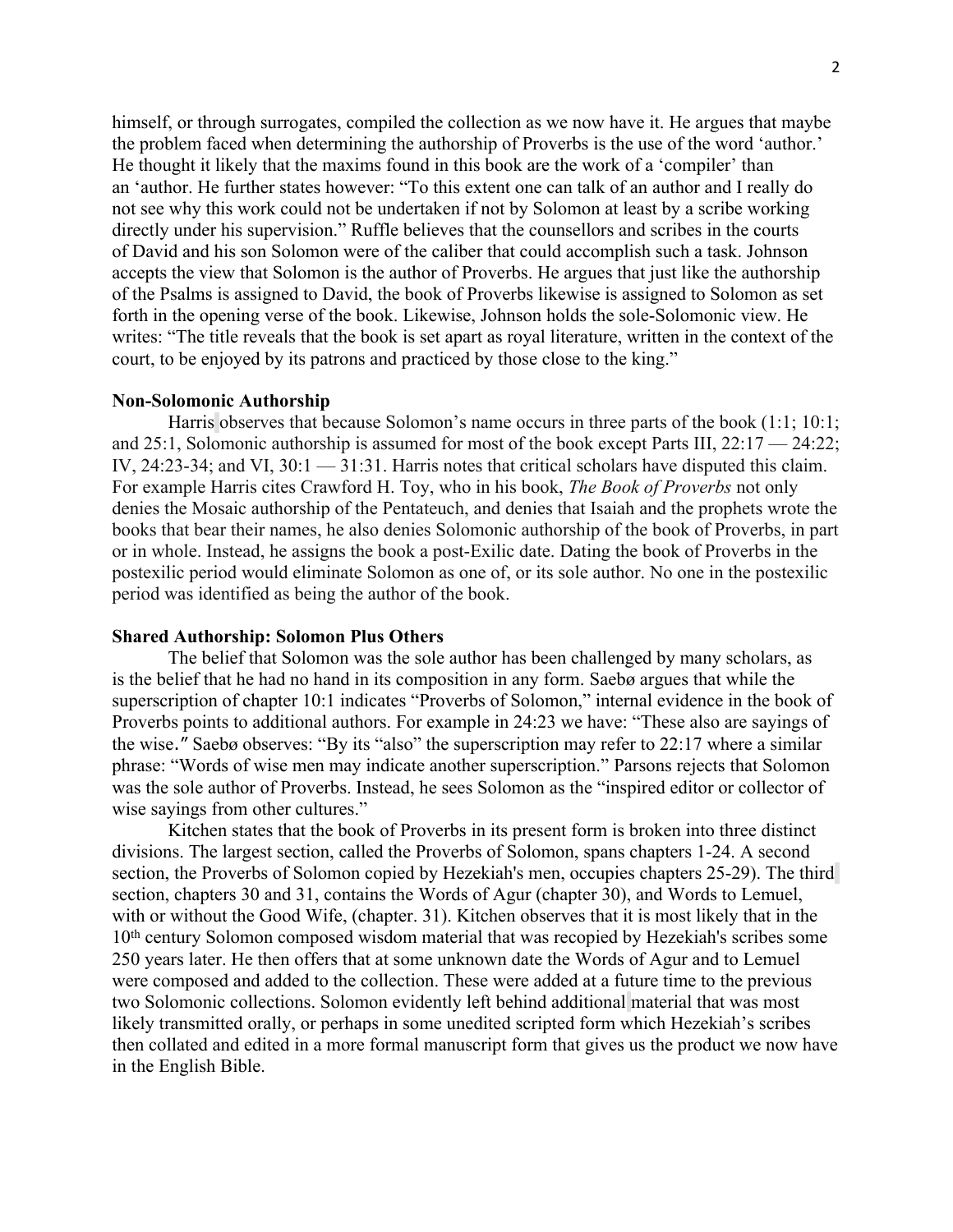Branson concludes that it is quite probable that Solomon was directly responsible for some of the material [\(10:1\)](http://www.biblegateway.com/passage/?search=Prov%2010:1). But he intimates that even those sections that are generally thought to be Solomon's, does not necessarily mean that he is the originator of those sections. He states: "Yet it is the nature of a proverb to be passed down orally for many generations, and Solomon may have been a collector as well as an originator of them."

Waltke observes that authorship of Proverbs cannot be unequivocally stated because chapter divisions in English Bibles, and the book of Proverbs being no exception, are not reliable gages of author's groupings, "for the chapters were demarcated before form and rhetorical criticism had become a science." As near as he could surmise, Waltke sees the book of Proverbs as having seven sections, marked by editorial notices (at 1:1; 10:1; 22:17; 24:23; 25:1; 30:1; and 31:1) as follows:

"Collection I: Introduction to the Book (chaps. 1-9) Collection II: Proverbs of King Solomon (10:1-22:16) Collection III: Thirty Sayings of the Wise Adapted by Solomon (22:17-24:22) Collection IV: Further Sayings of the Wise (24:23-34) Collection V: Further Proverbs by Solomon, Collected by Hezekiah's Men (chaps. 25-29) Collection VI: Sayings of Agur, son of Jakeh (chap. 30) Collection VII: Sayings of King Lemuel (chap. 31)."

Lenzi also argues for multiple authorship of the book of Proverbs. For example, he indicates that there is consensus that chapter 1-9 are composite material. He identifies ten lectures or series of instructions. In these chapters he argues that the most important are the poems about personified wisdom (chapters 1, 8, and 9). He then argues: "Because these poems do not show signs of coming from one author. . . . they are a series of reflections from several authors inserted into what is now chs. 1-9, probably at various times." So not only cannot the entire book be attributed to one author, even this section (chapters 1-9) he sees as having multiple authors. He further argues that the "Wisdom poems" found in this section: "can be explained not from having a single author but from a process of organic growth, with each successive author reading the earlier text and elaborating on it."

Steinmann is among those voices that argue for multiple authorship of the book of Proverbs. He observes notice of authorship at 1:1, 10:1, 22:17, 24:23, 25:1, 30:1, and 31:1. He states that in addition to multiple authors, that most scholars regard the acrostic poem found at the end of the book (31:10-31) as a separate composition by an unknown author. He concurs with Waltke on the authorship of the first seven sections, but adds an eighth section whose author is not attributed. Steinmann's division and labeling of the sections that follows:

- 1.  $1:1 9:18$  Solomon
- 2.  $10:1 22:16 -$ Solomon
- 3. 22:17 24:22 Wise Men
- 4. 24:23-34 Wise Men
- 5. 25:1 29:26 Solomon (has co-opted by Hezekiah's men)
- 6. 30:1-33 –Agur, son of Jakeh
- 7.  $31:1-9$  Lemuel (or his mother)
- 8. 31:10-31 unknown

Fox too argues for multiple authorship of the book of Proverbs. He argues that the various collection headers seem to indicate that the book as we have it is a "collection of wisdom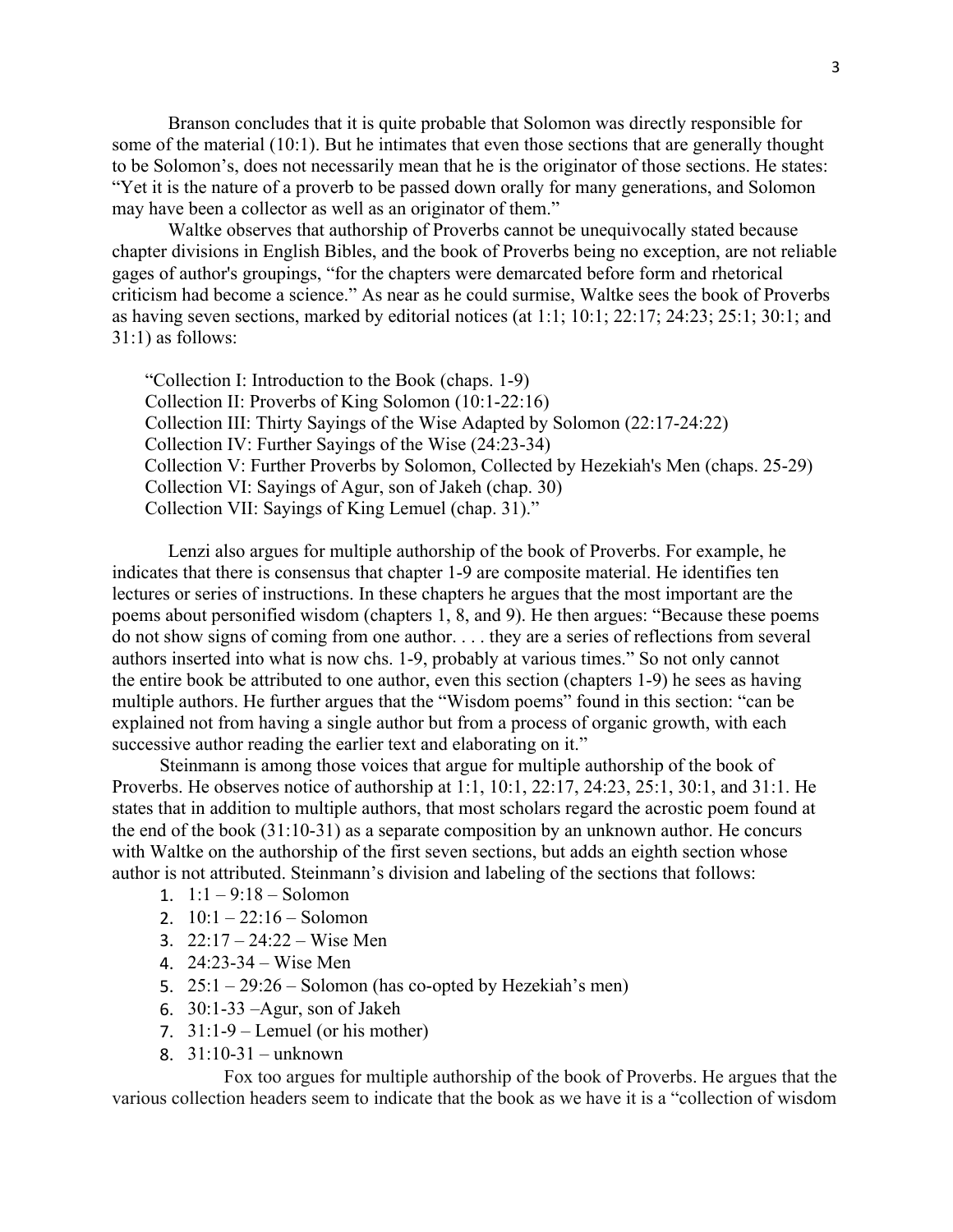of ancient Israel. Fox offers as evidence for multiple authorship of this book, the presence of Agur (30:1) and Lemuel's mother (31:1). Fox states that it is held by some that the older collections of this book, chapters 10 to 29 contain primarily oral folk sayings of people engaged in agrarian life, and people in the lower rung of society in pre-exilic times. He further observes that: "Prov  $1 - 9$  and numerous additions to the older collections are from the post exilic schools." Clearly then, according to Fox's evidence presented, Solomon could not be the sole author, and in fact, the book of Proverbs is a compilation of works (oral tradition and from the schools) over a relatively long period of time.

Like Steinmann, Waltke and others, Yoder believes that Agur is the author of chapter 30. Yoder makes a clear distinction between Agur, Solomon and the Hezekiah's officials who copied the sayings of Solomon. He notes that Agur is a stranger, and does not have a typical Hebrew name. Furthermore, the name Agur and that of his father Jakeh are not found elsewhere in the Old Testament. Yoder posits that Agur is from Massa, an ethnic tribe from north Arabian territory who are descended from Ishmael's son, Massa. He writes: "Agur is thus a non-Israelite, although he is evidently well versed in Israelite wisdom." Yoder also argues that Agur's speech departs from the genre used in Proverbs. He puts Agur's speech in the oracle category more typically found in the prophets. "

Chapter 31opens with "The words of Lemuel king of Massa, which his mother taught him." Like Agur, Lemuel hails from Massa. Crenshaw states that this region of Massa was in Transjordan, that is, North Arabia. Here too is further evidence that the book of Proverbs has more than one contributor, and at least in the case of Agur and Lemuel, the evidence suggests that they are foreigners.

#### **Discussion**

The book of Proverbs is part of the canon of Scripture, and rightfully so because it is the inspired word of God. It has been here argued that there is an international flavor to this book. It concerns itself not exclusively with Israel's national life, cultic practices, government, history, or the special covenant relationship that God maintains with his people Israel, but instead it has a universal appeal, well beyond the national boundaries of Israel. The book of Proverbs is a book that has universal application for peoples the world over. The wisdom contained in this book finds significance and applicability not just to the people of authors' times, but for our own times.

The literature review has demonstrated that there are at least three views regarding the authorship of the book of Proverbs; sole Solomonic authorship, non- Solomonic authorship, and the shared authorship perspective. The sole Solomonic authorship can be rejected on the grounds that the book itself contains superscriptions other than Solomon's. For example, at 22:17 we observe, "Incline your ear and hear the words of the wise, And apply your mind to my knowledge;" and again at 24:23 we have, "These also are sayings of the wise." These seem to be a clear break point from the rest of the narrative thus far. The Solomonic sections seem clearly demarcated. In 1:1 the book starts out: "The proverbs of Solomon the son of David, king of Israel;" and at 10:1 "The proverbs of Solomon." The use of the third person personal pronoun, the words of "the wise" or the sayings of "the wise," seems a clear enough departure from the identification of "the Proverbs of Solomon." It seems reasonable that if the sections starting at 22:17 and 24:23 were the work of Solomon, that Proverbs would have so stated. And while it could be argued that the author simply referred to himself in the third person, that seems inconsistent with the rest of the book in so far as the individual sections are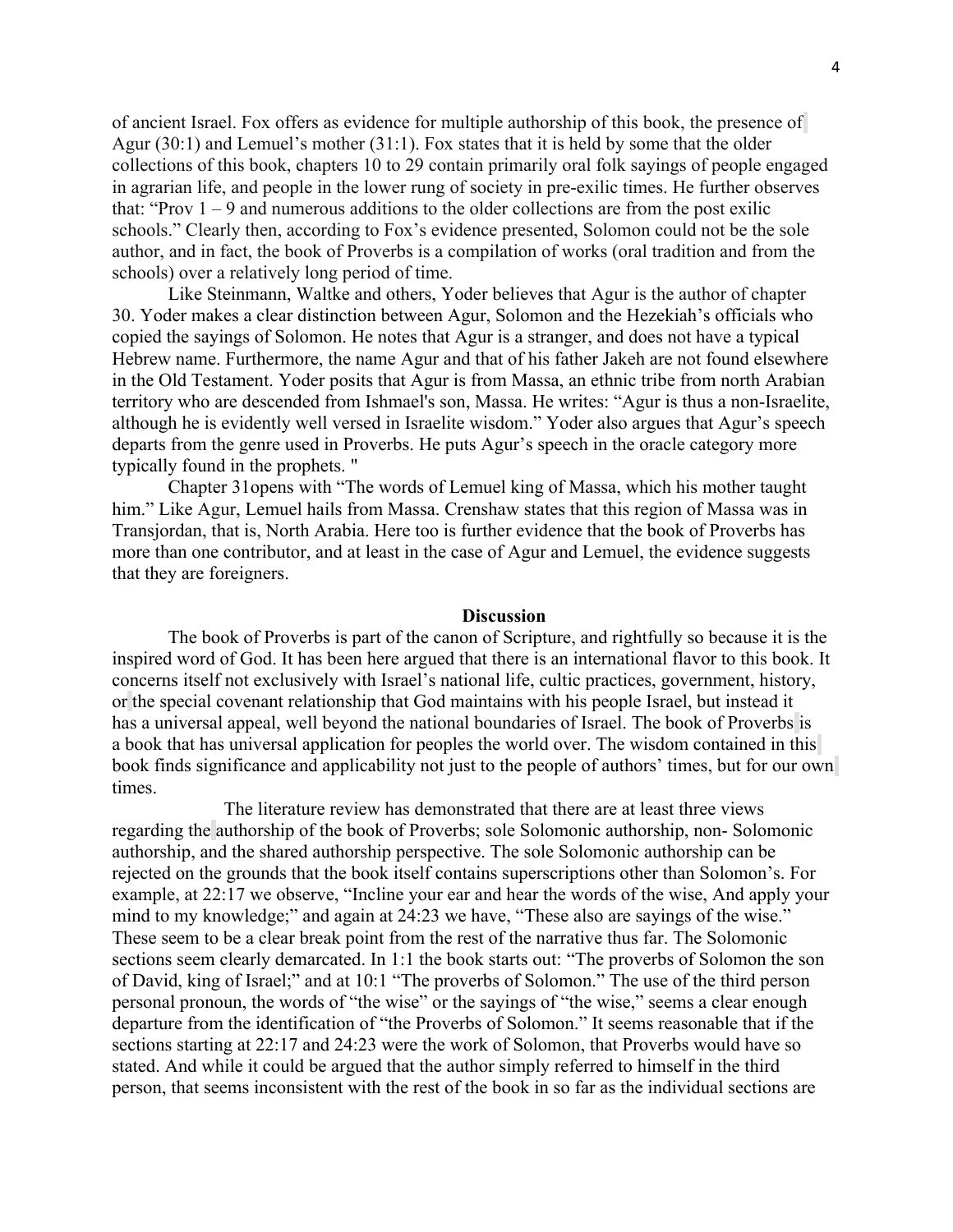identified by persons' names. Although these wise men are not identified by name, it seems reasonable to assume that they are not Solomon.

The non- Solomonic view can also be rejected because clearly the book identifies Solomon as one of the authors. Solomon was a historical figure, King of Israel, the son of David, and if the book identifies him as an author, I find no compelling reason to doubt that superscriptions. It could be conceded that he is not the sole author of this book. It could also be conceded that Solomon or his scribes may have been compilers of the contents of Proverbs, but to completely deny his authorship is not supported by the evidence. It seems perfectly consistent with the "wise man" Solomon to have written or contributed to the writing of a book of wisdom. Indeed, when Solomon was made King, and God asked him to make a request, he requested wisdom and knowledge which God granted to him (2 Chr1:9-13). It seems altogether consistent that the King of Israel, who was arguably the wisest of Kings in his day would have been motivated to write some of these proverbs.

The shared authorship perspective seems supported by the internal evidence in Proverbs. Section 1 starting at  $1:1 - 9:18$ , and section 2 starting at  $10:1 - 22:16$  are clearly identified as the work of Solomon. Sections 3 and 4, starting at  $22:17 - 24:22$ , and  $24:23-34$  respectively are identified as the sayings of the wise men. Section 5 is superscripted with "These also are proverbs of Solomon which the men of Hezekiah, king of Judah, transcribed" (25:1). Clearly the transcribers must have had available to them either the oral sayings of Solomon, or otherwise in some scripted form that they perhaps compiled and edited and added to that which had been passed down in a more formal manuscript. Chapter 30, section 6 is identified as the words of Agur the son of Jakeh, not Solomon. Chapter 31, in part or in whole is attributed to Lemuel or his mother, according to Steinmann.

So the book is explicit about the authorship of sections 1, 2 and 5 as that of Solomon; sections 6 and 7 as that of Agur and Lemuel respectively. It is vague about sections 3 and 4, and only identifies those sections as being the words, or sayings of wise men. Wilson argues that the "vague superscript in 24:23 *(gam 'ëlleh lahä-kämtm,* "these also belong to the wise[men]") implies by reverse logic that the remaining authors are likewise "wisemen]." Wilson seems to be arguing that these authors of these sections are other than those identified by name in this book. But even if those wise men were assumed to be King Solomon, this would only mean that instead of having a minimum of five authors of the book (Solomon, the wise men [more than one], Agur, and Lemuel), we would have three (Solomon, Agur, and Lemuel). Whether three, or more than five, it is clear from the evidence that there are multiple authors for this book, among which number is Solomon, King of Israel, the son of David.

### **Conclusion**

This was an interesting and enlightening research. Understanding the multinational and multicultural authorship of the book of Proverbs provides a better appreciation for its appeal to a wider audience. Solomon and the other authors of this book made cogent observations of life and took the time to transmit them to us. God graciously and providentially preserved them, and wise men, under the guiding hand of the Holy Spirit included them in the canon of Scripture. The body of Christ has benefited from these jewels of wisdom contained in these 31 chapters.

But as helpful as it was to learn that there are multiple authors of the book of Proverbs, some of whom were foreigners, and as profoundly impactful as it was to know that the concerns of the world were in view, this book would have still been inspiring and motivating had it come from Solomon alone, a Jewish King. His moral teaching is remarkable. I believe many leaders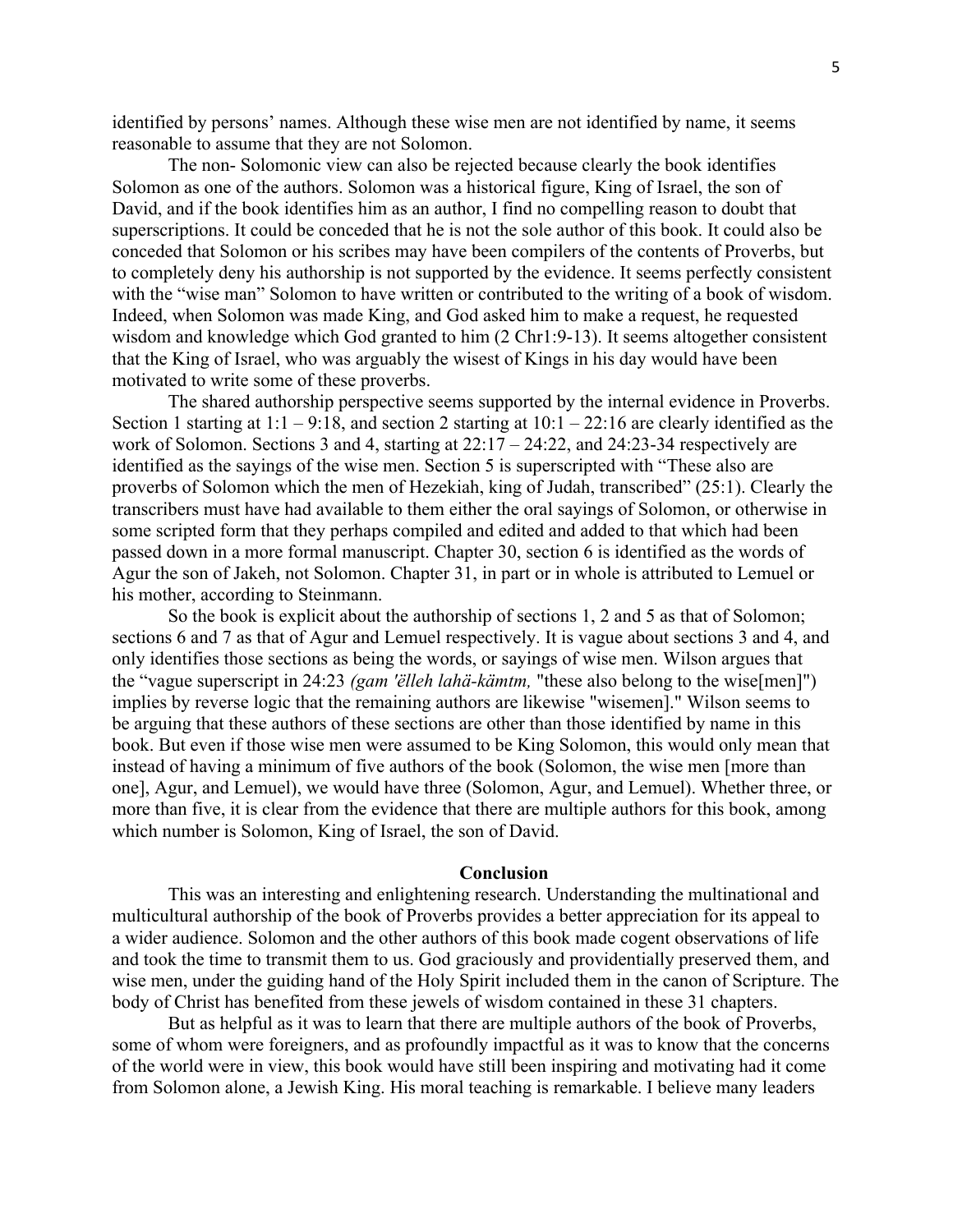who have falling into sexual sins may have learned a lot from Solomon on such matters. Indeed he was in a position to know. For example: "For on account of a harlot one is reduced to a loaf of bread, And an adulteress hunts for the precious life. 27 Can a man take fire in his bosom And his clothes not be burned? 28 Or can a man walk on hot coals And his feet not be scorched?" (Pro 6:26-28). The multiple authorship of the book of Proverbs having been established, this student will approach the reading of it with a more critical eye. In reading it again observation will be made as to whether or not the Solomonic sections differ in style from the other sections. Whereas I had held that the sections designated the words or sayings of wise men were really the words of Solomon the wise King, I would now compare them with the Solomonic sections to determine if they are some discernible differences in style or emphasis.